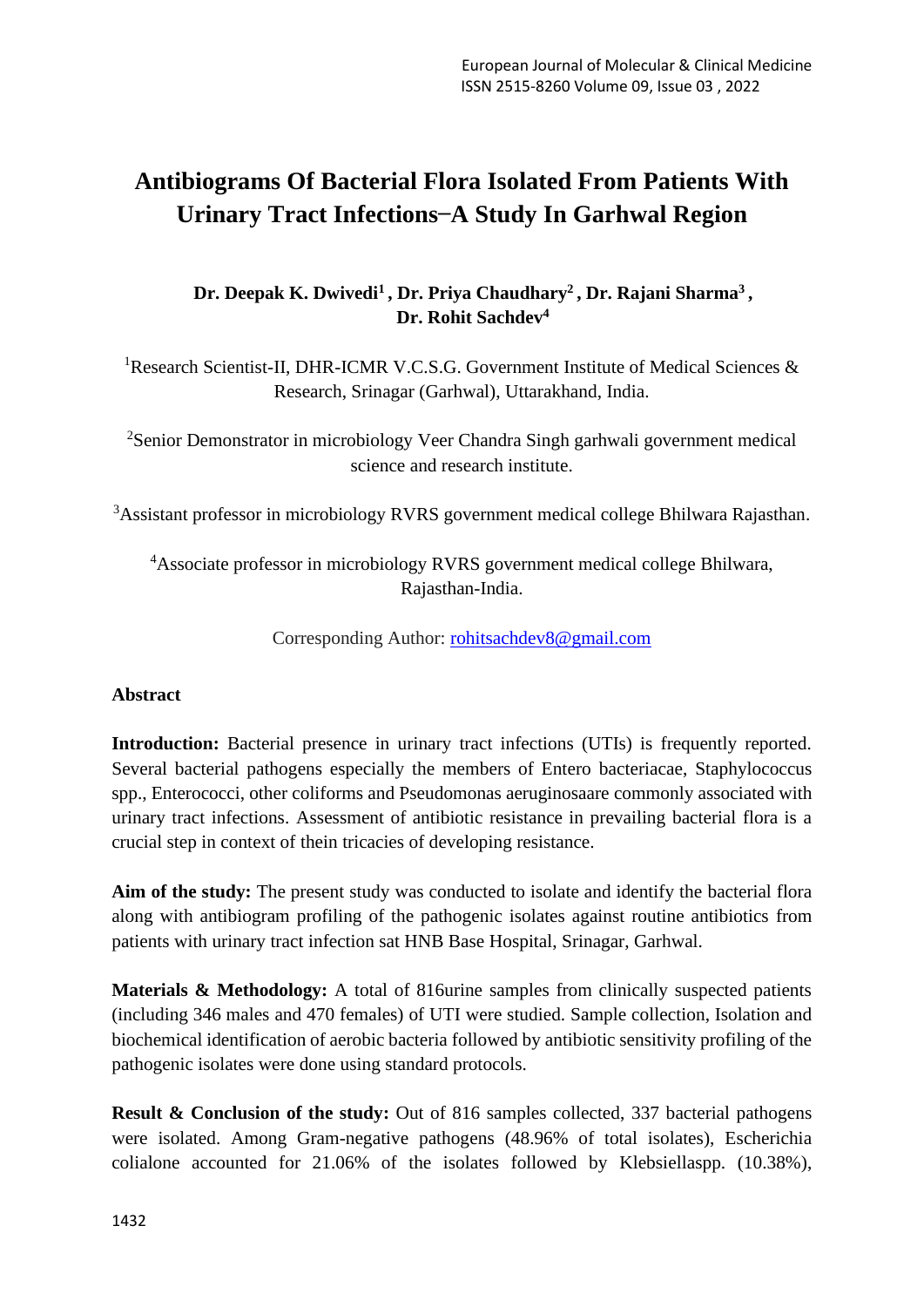Acinetobacter spp.(5.34%), Enterobacter spp, Pseudomonas spp.,Proteus spp.(2.67% each), Citrobacterspp (2.07%), Salmonella spp.(1.1%) and Morganella spp.(0.8%). Among Grampositive cocci (51.03%of total isolates), Enterococcus (25.51%) were more frequently isolated than Coagulase-negative Staphylococcus (CONS) (18.39%), Streptococcus (4.15%) and Staphylococcus aureus(2.96%). Morganella spp. And Enterobacter spp. were the most resistant pathogens among Gram-negative bacterial isolates.Among Gram-positive bacterial isolates, CONS along with Streptococci were the most resistant pathogens.

**Keywords:** Bacterial flora. Urinary tract infections. Antibiotic sensitivity profile. Coagulase negative Staphylococcus (CONS), Enterococci spp. Patients of Garhwal region.

## **Introduction:**

Urinary tract infections (UTIs) are among the most common symptoms which bring majority of patients to hospital. UTI is an inflammatory disorder of urinary tract caused by abnormal growth of pathogens (Prakash et al, 2013). It is further divided into upper tract infections involving kidney (pylonephritis) & lower tract infections involving bladder(Cystitis), urethra (urethritis) and prostate (prostatitis). Bacterial urinary tract infections commonly cause pyelonephritis and Cystitis. Members of Enterobacteriacae are generally associated with urinary tract infections. Bacterial presence in urine is predominated by Escherichia coli, Klebsiellaspp, Proteus mirabilis, Staphylococcus saprophyticus, Staphylococcus epidermidis, Enterococci, other coliforms and Pseudomonas aeruginosa (Greenwood et al, 2012).In concordance to the global scenario, the occurrence of bacterial urinary tract infections in India is generally more common in females as compared to males (Prakash et al, 2013).

Since a long time after the introduction of antibiotics the bacteria have developed drug resistance to most recent and effective antibiotics. Increasing drug resistance has not only threatened life with resulting treatment failures but also has brought society on the verge of serious concerns regarding the better treatment strategies. Various types of drug resistance are implicated and several of them have been studied in considerable depth. Multidrug resistance (MDR), which is a major global threat for public health, arises mostly from inappropriate antibiotic use and substandard drug usage. MDR is defined as non-susceptibility to at least one agent in three or more antimicrobial categories while XDR is defined as extensively drug resistant or non-susceptibility to at least one agent in all but two or fewer categories (i.e. bacterial isolates remain susceptible to only one or two categories) (Kaur et al, 2015 & Magiorakos et al, 2012).Bacteria of Enterobacteriacae family and other bacteria like Pseudomonas produce Class C β-lactamases and Amp C beta-lactamases (Amp C) are one of their classes. These Amp C beta lactamase have capability of hydrolyzing Cephalosporins without being inhibited by beta-lactamase inhibitors like clavulanic acid, sulbactam and Tazobactam (Bush et al, 2010) thus they are resistant to narrow, broad spectrum cephalosporin to Cephamycin like Cefoxitin, Aztreonam and beta-lactamase inhibitors (Thomson, 2010). Macrolide, Lincosamide, Streptogramin (MLS antibiotics) though chemically distinct but have similar effect on bacterial protein synthesis in gram positive isolates. Macrolide-lincosamidestreptogramin B resistance (MLSB resistance) is another example which is the resistance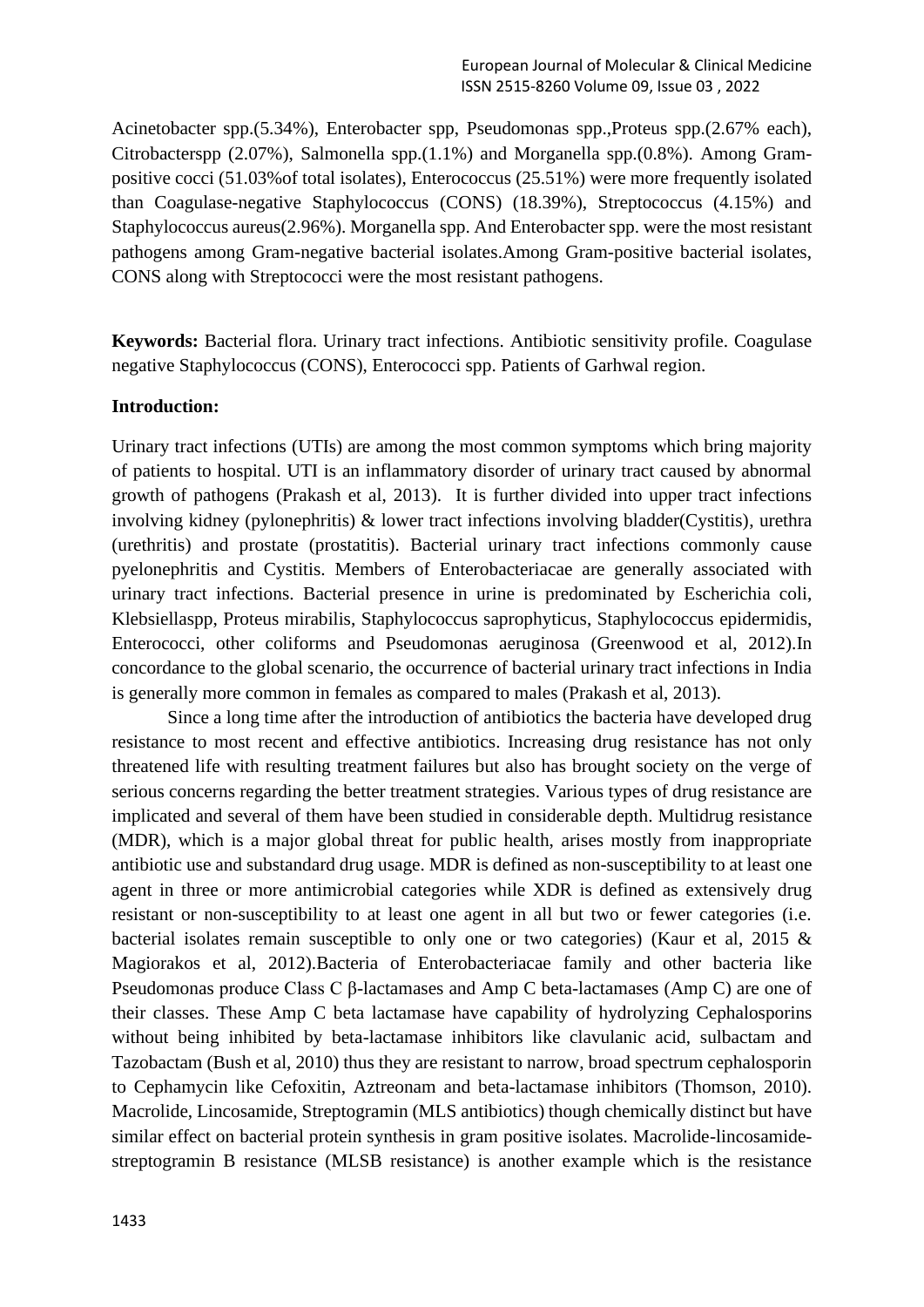developed mainly in Methicillin-resistant Staphylococcus aureus (MRSA) against Clindamycin & lesser in CONS & Enterococci (Lim et al). Strains with inducible resistance to clindamycin appear in vitro clindamycin sensitive until tested with erythromycin disc proximation test (D zone inhibition test) as described in CLSI guidelines (CLSI guidelines, 2017). While strains with constitutive MLSB resistance appear resistant to both Clindamycin & Erythromycin (Marjini et al, 2015).

# **Materials & Methods:**

# **Collection of specimens:**

A total of 816urine specimens from clinically suspected patients (including 346 males and470 females) of UTI were taken at HNB Base Hospital, Srinagar, Garhwal for over a period of one year (September 2017 to August2018).The samples were collected in sterile containers using standard protocols.

**Sampling procedure:** Early morning midstream urine samples were advised to be collected with aseptic precautions. Samples collected were mostly inoculated immediately and very few of them were kept in refrigerator for 2-3 hrs until inoculation.

## **Isolation and identification of bacterial isolates:**

Aerobic bacterial isolates were identified and isolated using morphological examination and microscopic identification followed by biochemical and aerobic culture methods. The samples were first inoculated on Blood agar and MacConkey agar plates with the help of inoculation loop. After inoculation, the blood agar plates were subjected to incubation at 37°C for 24 hours. After incubation, all unique colonies were sub-cultured to get isolated colonies and sufficient inoculums were taken for preservation of colonies in BHI agar slants. Blood agar slant were also used for preserving fastidious colonies. Gram's staining followed by microscopic examination was performed for differentiation of Gram-positive and Gram-negative bacteria. Biochemical identification of the isolates was done using biochemical tests recommended for identification of aerobic bacteria as per standard methods (as described by Prescott et al, 2003, Koneman et al, 1997).

#### **Antibiotic sensitivity profiling of the pathogenic isolates:**

Pathogenic isolates were subjected to the antibiotic sensitivity testing against routine antibiotics (results; Table-1& 2)using Kirby Bauer disc diffusion method as recommended by the Clinical and Laboratory Standard Institute (CLSI). Antibiotic discs were procured from Hi Media. Inoculum density was kept as approximately  $1x10^8$  CFU/ml. The inocula were adjusted to McFarland 0.5 turbidity standards. Mueller Hinton Agar (MHA) was used throughout the testing. The inocula were spreaded on the agar in Petri plates with the help of sterile cotton swab sticks, antibiotic discs were placed on to the surface. Plates were incubated at 37 °C for 24 hours. The inhibition zones were measured in mm.

MRSA isolates were detected by using Cefoxitin (30 µg discs) according to CLSI guidelines, Anand et al, 2009, and Furtado et al, 2014. As also recommended and described by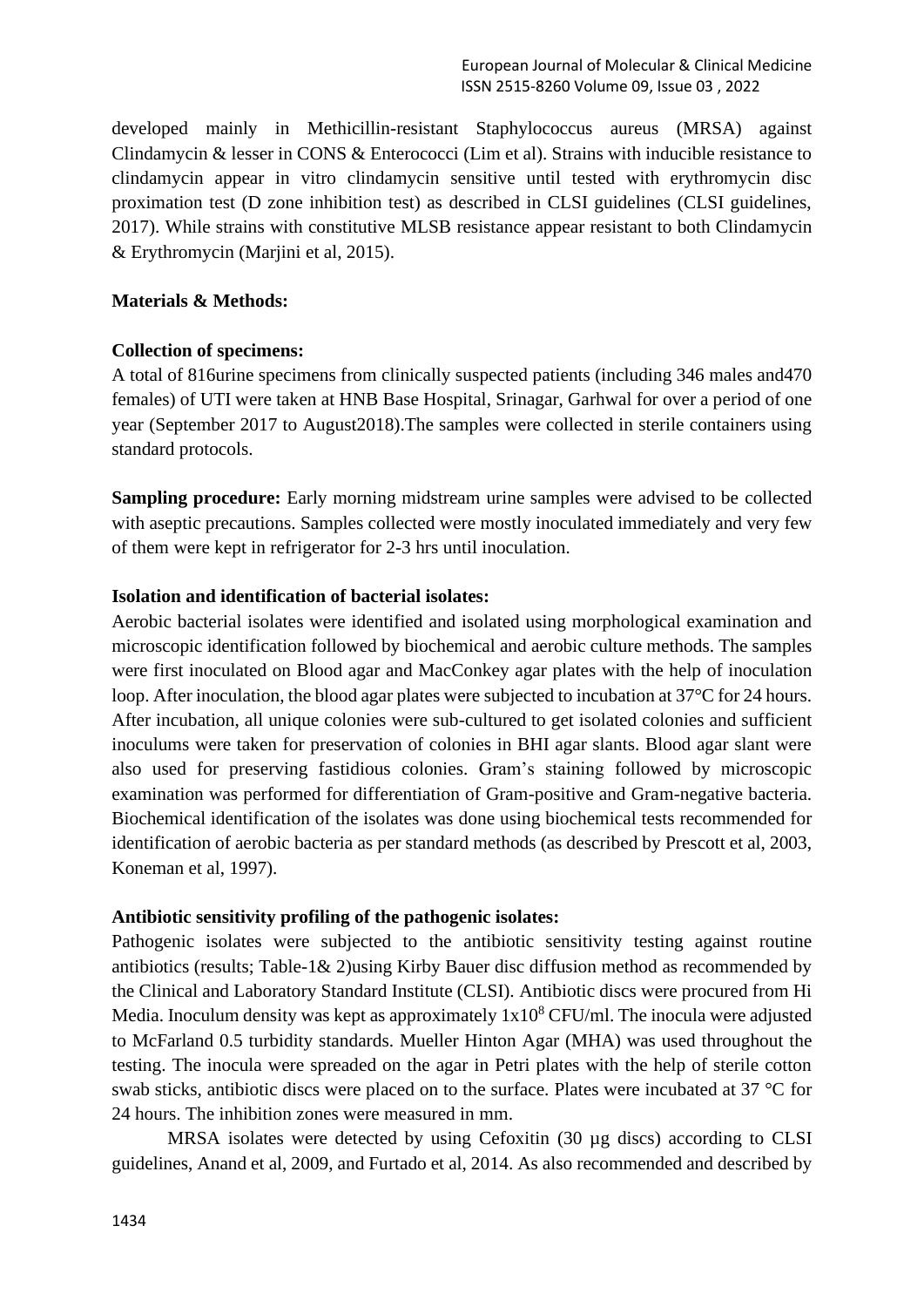Felten et al, 2002 that Cefoxitin or Moxalactam are best screening antibiotics for routine detection of MRSA, being preferable to oxacillin screening agar test (Cauwelier et al, 2004), Cefoxitin disc with inhibition zone of  $\lt$  or equal to 19 mm was considered as Methicillin resistant while inhibition zone of> or equal to 20 mm zone diameter was considered as Methicillin sensitive.

For Amp C beta-lactamases producers we used Cefoxitin 30 µgm as screening antibiotic less than and equal to 18 mm (Gupta et al, 2014) and Cefoxitin+ Cloxacillin(100µgm) double disc synergy method (DDS method) where greater than 5 mm or equal zone of inhibition was considered to be positive (Brenwald et al, 2005).

D zone test was performed for detecting Macrolide –Lincosamide – Streptogramin B resistance (MLSB). The Erythromycin & Clindamycin Double Disc susceptibility test was performed for Staphylococcus including CoNS and Enterococci (CLSI guidelines, Prabhu et al, 2011&Fiebelkorn et al, 2003)

#### **Result and discussion:**

## **Prevalence of bacteria in the samples:**

Out of 816 samples collected, 337 bacterial pathogens were isolated. Among Gram-negative pathogens (48.96% of total isolates), Escherichia colialone accounted for 21.06% of the isolates followed by Klebsiellaspp.(10.38%), Acinetobacter spp.(5.34%), Enterobacter spp, Pseudomonas spp., Proteus spp.(2.67% each), Citrobacterspp (2.07%), Salmonella spp.(1.1%) and Morganella spp.(0.8%).Among Gram-positive cocci (51.03%of total isolates),Enterococcus (25.51%) were more frequently isolated than Coagulase-negative Staphylococcus (CONS) (18.39%), Streptococcus (4.15%) and Staphylococcus aureus(2.96%). Overall prevalence of the bacterial isolates in urine samples along with their MDR/XDR status and type of resistance observed is shown in **Table-1.**

| S.<br>$\mathbf{n}\mathbf{o}$<br>$\bullet$ | <b>Pathogen</b>   | <b>Number</b><br>of<br>isolates | <b>Prevalence</b><br>$($ %) | <b>MDR/XDR</b>           | <b>Type of</b><br><b>MDR</b><br>resistance                         |
|-------------------------------------------|-------------------|---------------------------------|-----------------------------|--------------------------|--------------------------------------------------------------------|
| 1                                         | Enterococcus spp. | 86                              | 25.51%                      | MDR: 82.5%<br>XDR:2.3%   | D test+ve: $2$<br><b>MRE</b> *:48<br>$VRE**: 6$                    |
| $\overline{2}$                            | Escherichia coli  | 71                              | 21.06%                      | MDR:6.05%<br>XDR:7.04%   | Amp C<br>resistance: 2                                             |
| 3                                         | <b>CONS</b>       | 62                              | 18.39%                      | MDR:4.83%<br>XDR:1.6%    | D test+ve: $1$<br><b>MRSE#:22</b><br><b>VRSE##:1</b><br>Amp $C: 1$ |
| $\overline{4}$                            | Klebsiellaspp.    | 35                              | 10.38%                      | MDR: 2.85%<br>XDR:28.57% | Amp C<br>resistance: 1                                             |

**Table-1: Overall prevalence of the bacterial isolates in urine samples**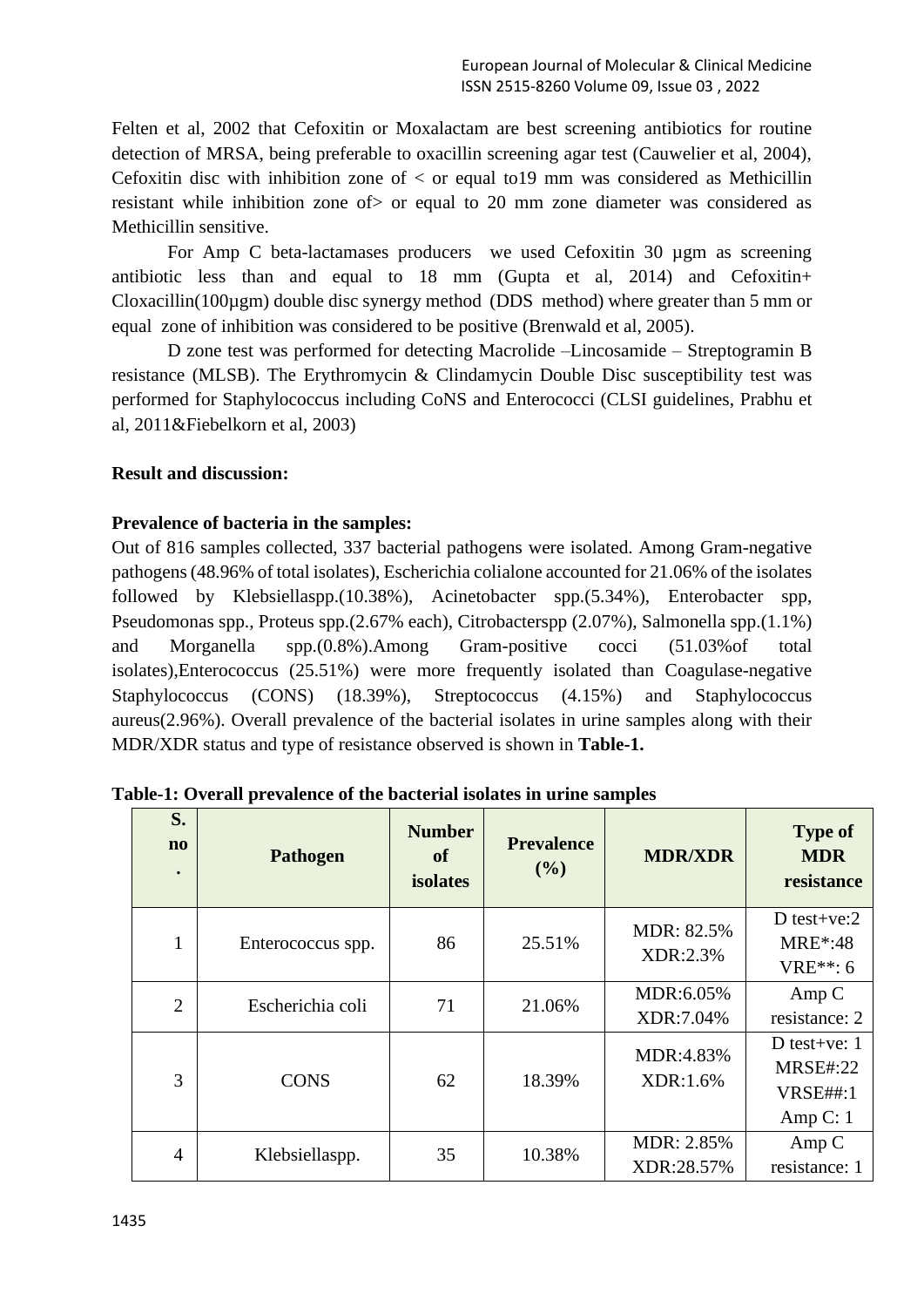| 5              |                          | 18             | 5.34 % | MDR:72.2%                       | Amp C                                                                   |
|----------------|--------------------------|----------------|--------|---------------------------------|-------------------------------------------------------------------------|
|                | Acinetobacterspp.        |                |        | XDR:5.5%                        | resistance: 2                                                           |
| 6              | Streptococcus spp.       | 14             | 4.15%  | MDR:42.8%<br>XDR:14.28%         | D test+ve: $1$<br>all<br>vancomycin<br>sensitive<br>$MRS$ : 5           |
| $\overline{7}$ | Staphylococcus<br>aureus | 10             | 2.96%  | <b>MDR:80%</b><br><b>XDR:0%</b> | D test+ve: $1$<br>MRSA--:<br>3Amp C:<br>2all<br>vancomycin<br>sensitive |
| 8              | Enterobacter spp.        | 9              | 2.67%  | MDR:8.89%<br><b>XDR:0%</b>      | Amp C<br>resistance: 2                                                  |
| 9              | Pseudomonas spp.         | 9              | 2.67 % | MDR:77.7%<br>XDR:11.11%         |                                                                         |
| 10             | Proteus spp.             | 9              | 2.67 % | MDR:6.66%<br>XDR:11.11%         | Amp C<br>producers: 1                                                   |
| 11             | Citrobacterspp.          | 7              | 2.07 % | MDR:1.42%<br>XDR:14.2%          | Amp <sub>C</sub><br>producers: 1                                        |
| 12             | Salmonella spp.          | $\overline{4}$ | 1.1%   | <b>MDR:50%</b><br><b>XDR:0%</b> |                                                                         |
| 13             | Morganellaspp.           | 3              | 0.8%   | MDR:33%<br><b>XDR:0%</b>        |                                                                         |

MRE\*:Methicillin resistant Enterococci, VRE\*\*: Vancomycin resistant Enterococci, MRSE#:Methicillin resistant Enterococci, VRSE##:Vancomycin resistant Enterococci, MRS▪: Methicillin resistantStreptococcus spp., MRSA▪▪: Methicillin resistant Staphylococcus aureus.

A comparison of prevalence of the bacterial isolates in present study with few other similar studies is presented in Table-2

| Table-2: A comparison of prevalence of the bacterial isolates in present study with few |  |  |
|-----------------------------------------------------------------------------------------|--|--|
| other similar studies.                                                                  |  |  |

| S.<br>No. | <b>Study</b>         | No. of<br>specimens/<br>patients<br>studied | No. of<br>bacteria<br>isolated | <b>Prevalence of bacteria</b>                 |
|-----------|----------------------|---------------------------------------------|--------------------------------|-----------------------------------------------|
|           | <b>Present Study</b> | 816                                         | 337                            | Among Gram-negative pathogens (48.96%)        |
|           |                      |                                             |                                | of total isolates), E. coliwere 21.06% of all |
|           |                      |                                             |                                | the isolates followed by                      |
|           |                      |                                             |                                | Klebsiellaspp.(10.38%), Acinetobacter         |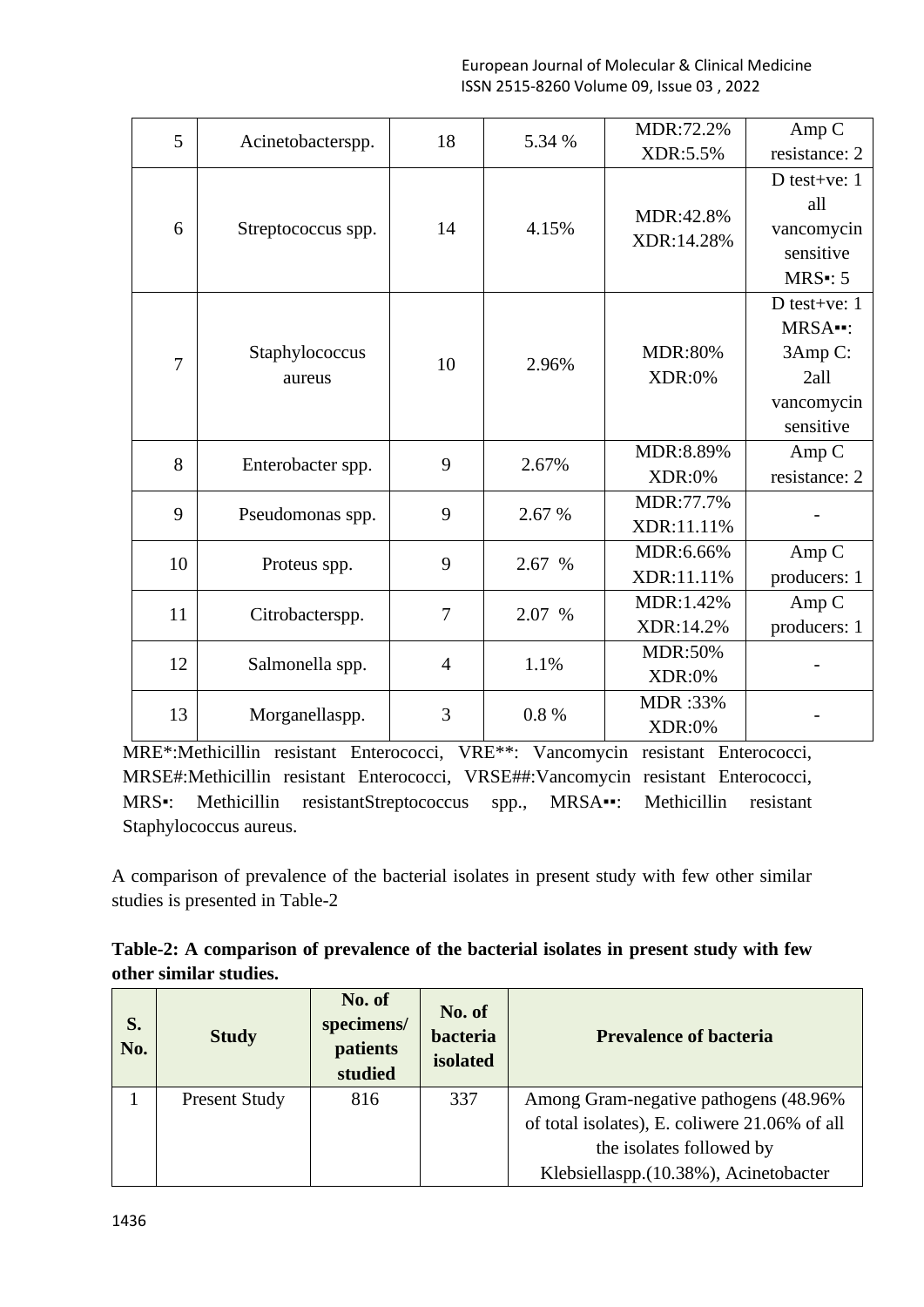|                |                                |      |     | spp.(5.34%), Enterobacter spp, Pseudomonas<br>spp., Proteus spp.(2.67% each),<br>Citrobacterspp (2.07%), Salmonella<br>spp. $(1.1\%)$ and Morganella spp. $(0.8\%)$ .<br>Among Gram-positive cocci (51.03% of total<br>isolates), Enterococcus (25.51%) were more<br>frequently isolated than CONS (18.39%),<br>Streptococcus (4.15%) and S.<br>aureus(2.96%). |
|----------------|--------------------------------|------|-----|----------------------------------------------------------------------------------------------------------------------------------------------------------------------------------------------------------------------------------------------------------------------------------------------------------------------------------------------------------------|
| $\overline{2}$ | Jermakow et al,<br>2016        | 276  | 206 | E.coli(52%)>Enterococci & Streptococci<br>$(25\%)$ >Gram-negative rods other than E.coli<br>were 21% (that included Klebsiella, Proteus<br>spp., Pseudomonas spp., Enterobacter spp.,<br>and Serratia spp.)> CONS less than 2%.                                                                                                                                |
| 3              | Dash et al, 2013               | 1670 | 577 | E.coli(68.8%) > Enterococci $(9.7\%)$ > CONS<br>$(6.2\%) > S$ . aureus $(4.9\%)$ .                                                                                                                                                                                                                                                                             |
| $\overline{4}$ | Khawcharoenporn<br>et al, 2013 | 676  | 492 | E.coli(72%)>Klebsiella (15%) > Proteus<br>$(7\%)$ >Enterococci $(4.8\%)$ >Pseudomonas<br>$(3.6\%)$ .                                                                                                                                                                                                                                                           |
| 5              | Pankaj Baral et al,<br>2012    | 710  | 219 | E.coli(81.3) > Citrobacter(5%) ><br>CONS(2.7%), Klebsiella(2.7%) > Enterobacter<br>$(1.8\%)$ .                                                                                                                                                                                                                                                                 |
| 6              | Alemu et al, 2012              | 385  | 40  | E.coli $(47.5\%)$ CONS $(22.5\%)$ S. aureus<br>(10%)>Klebsiella (10%)>Enterobacter (5%).                                                                                                                                                                                                                                                                       |
| $\tau$         | Poulsenet al, 2012             | 276  | 49  | E. faecalis(55%) > E.coli(12.12%)<br>>Streptococcus gallolyticus (8.2%).                                                                                                                                                                                                                                                                                       |

# **Antibiotic sensitivity profiles of the bacterial isolates:**

Antibiotic sensitivity profiles of Gram-negative bacterial isolates are detailed in **Table-3.**  Overall, among Gram-negative bacterial isolates, Morganella spp. And Enterobacter spp. were the most resistant pathogens with overall sensitivity of 34% and 43% respectively followed by Acinetobacter spp.,Citrobacter spp.,Pseudomonas spp.,Salmonella spp.,E. coli, Proteus spp., and Klebsiella spp. with overall sensitivity of 44%, 44%, 45%, 47%, 48.37%, 49%, and 49.74%respectively.

Meropenem, Amikacin, Piperacillin-Tazobactam, Cefoperazone-sulbactam and Colistin were the most effective antibiotics against Gram-negative bacterial isolates with overall efficacy of 92.1%, 80.3%, 75.8%, 75.6% and 75% respectively. Next to these were Gentamicin, Tigecycline, Cefoxitin-Cloxacillin, Cefipime, Cefotaxime, Aztreonam, Levofloxacin,Ciprofloxacin, Cotrimoxazole, Nitrofurantoin,Polymyxin-Band Cefixime with overall efficacy of64.61%, 58%, 52.44%, 48.2%, 46%, 41.2%, 38.9%, 34.9%, 32.8%, 31.9%,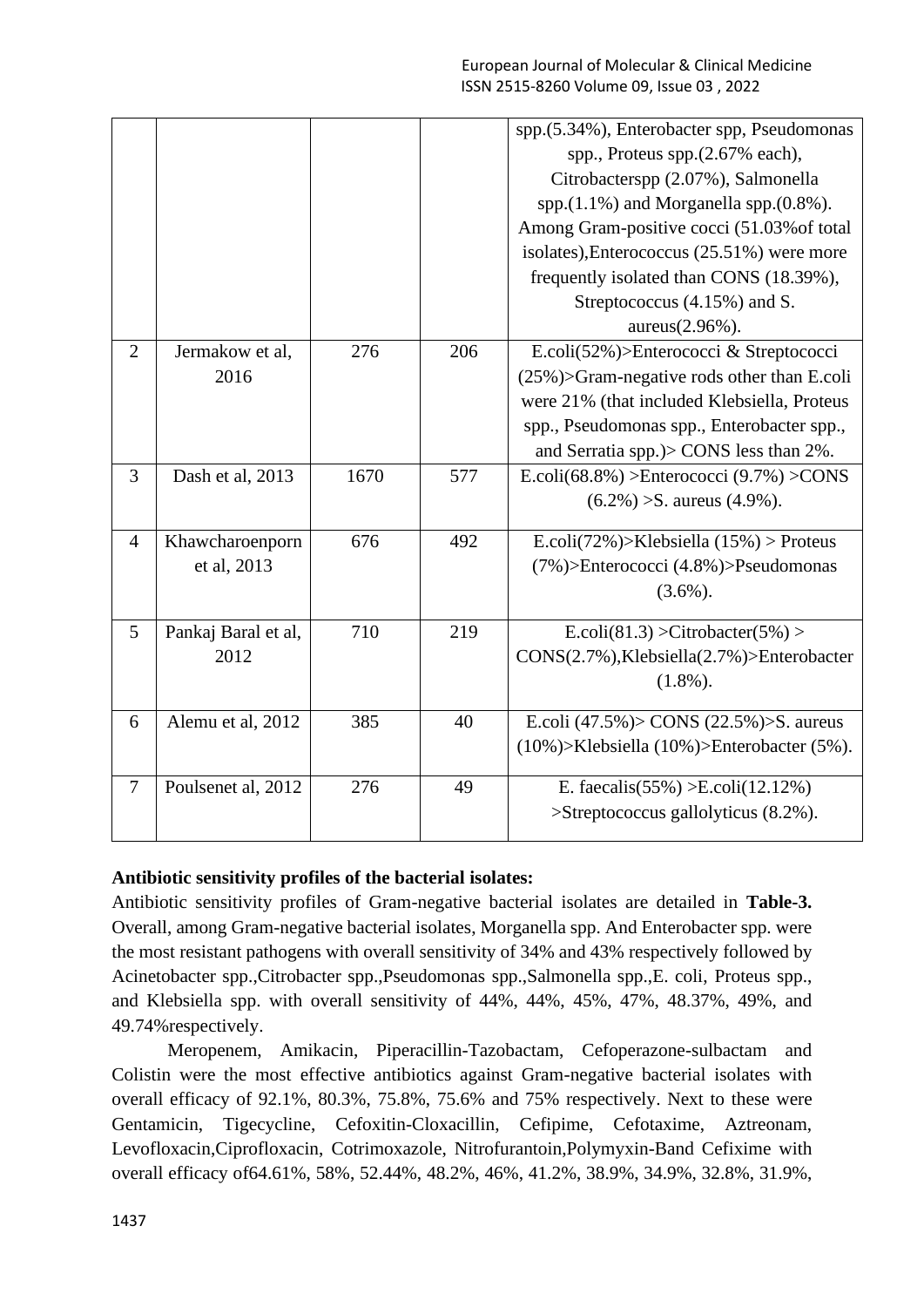30.8%and 30.5% respectively. A lesser level of antibacterial effect was shown by Cefoxitin, Ticarcillin-Clavulanic acid, Cefuroxime, Ampicillin and Amoxyclav with 22.8%, 21.3%, 15.2%, 9.8% and 8.2%overall efficacy respectively.

|                    |                     |         |                |               |               | <b>Bacterial Isolates</b> |               |               |               |              |
|--------------------|---------------------|---------|----------------|---------------|---------------|---------------------------|---------------|---------------|---------------|--------------|
| S.                 |                     | E. coli | <b>Klebsie</b> | <b>Entero</b> | <b>Acinet</b> | <b>Proteu</b>             | <b>Pseudo</b> | <b>Citrob</b> | <b>Salmon</b> | <b>Morga</b> |
| No.                | <b>Antibiotics</b>  |         | lla spp.       | bacter        | obacter       | s spp.                    | monas         | actersp       | ella          | nellasp      |
|                    |                     |         |                | spp.          | spp.          |                           | spp.          | p.            | spp.          | p.           |
| 1.                 | Ampicillin          | 7.1%    | 6.6%           | 0%            | 25%           | 50%                       | 0%            | 0%            | 0%            | 0%           |
|                    | $(10 \,\mu g)$      |         |                |               |               |                           |               |               |               |              |
| 2.                 | Amoxyclav           | 5.8%    | 0%             | 0%            | 7.14%         | 11.1%                     | 0%            | 0%            | 50%           | 0%           |
|                    | $(20/10\mu g)$      |         |                |               |               |                           |               |               |               |              |
| 3.                 | Amikacin            | 85.7%   | 74.2%          | 100%          | 64.7%         | 85.7%                     | 62.5%         | 83.3%         | 100%          | 66.6%        |
|                    | $(30\mu g)$         |         |                |               |               |                           |               |               |               |              |
| $\boldsymbol{4}$ . | Gentamicin          | 67.7%   | 74.07%         | 44.4%         | 42.8%         | 77.7%                     | 75%           | 66.6%         | 66.6%         | 66.6%        |
|                    | $(10\mu g)$         |         |                |               |               |                           |               |               |               |              |
| 5.                 | Nitrofurantoin(     | 76.2%   | 44.4%          | 100%          | 0%            | 0%                        | 0%            | 66.6%         | 0%            | 0%           |
|                    | $300\mu$ g)         |         |                |               |               |                           |               |               |               |              |
| 6.                 | Ciprofloxacin(      | 24.2%   | 33.3%          | 0%            | 36.3%         | 57.1%                     | 80%           | 33.3%         | 0%            | 50%          |
|                    | $5\mu$ g)           |         |                |               |               |                           |               |               |               |              |
| 7.                 | Levofloxacin        | 31.03%  | 45.4%          | 0%            | 57.1%         | 40%                       | 60%           | 16.6%         | 50%           | 50%          |
|                    | $(5\mu g)$          |         |                |               |               |                           |               |               |               |              |
| 8.                 | Cotrimoxazole       | 25.5%   | 54.2%          | 20%           | 27.7%         | 40%                       | 28.5%         | 16.6%         | 33.3%         | 50%          |
|                    | $(1.25/23.75\mu g)$ |         |                |               |               |                           |               |               |               |              |
| 9.                 | Cefuroxime          | 13.5%   | 46.6%          | 20%           | 0%            | 42.8%                     | 0%            | 14.2%         | 0%            | 0%           |
|                    | $(30\mu g)$         |         |                |               |               |                           |               |               |               |              |
| 10.                | Cefoxitin           | 62.8%   | 33.3%          | 40%           | 0%            | 55.5%                     | 0%            | 14.2%         | 0%            | 0%           |
|                    | $(30\mu g)$         |         |                |               |               |                           |               |               |               |              |
| 11                 | Cefoxitin -         | 68.5%   | 38.8%          | 80%           | 28.5%         | 77.7%                     | 0%            | 28.5%         | 100%          | 50%          |
|                    | cloxacillin         |         |                |               |               |                           |               |               |               |              |
|                    | $(100\mu g)$        |         |                |               |               |                           |               |               |               |              |
| 12.                | Cefotaxime          | 25.5%   | 51.8%          | 50%           | 47.05%        | 85.7%                     | 20%           | 33.3%         | 50%           | 50%          |
|                    | $(30\mu g)$         |         |                |               |               |                           |               |               |               |              |
| 13.                | Cefixime            | 19.1%   | 45%            | 16.6%         | 50%           | 77.7%                     | 16.6%         | 0%            | 50%           | 0%           |
|                    | $(30\mu g)$         |         |                |               |               |                           |               |               |               |              |
| 14 <sup>1</sup>    | Cefeparazone -      | 83.3%   | 65.5%          | 71.4%         | 87.5%         | 80%                       | 87.5%         | 80%           | 75%           | 50%          |
|                    | sulbactam           |         |                |               |               |                           |               |               |               |              |
|                    | $(75/10 \mu g)$     |         |                |               |               |                           |               |               |               |              |
| 15.                | Cefipime            | 34.7%   | 52.4%          | 16.6%         | 50%           | 50%                       | 71.4%         | 75%           | 33.3%         | 50%          |
|                    | $(30\mu g)$         |         |                |               |               |                           |               |               |               |              |

**Table-3: Overall antibiotic sensitivity (%) in Gram-negative bacterial isolates**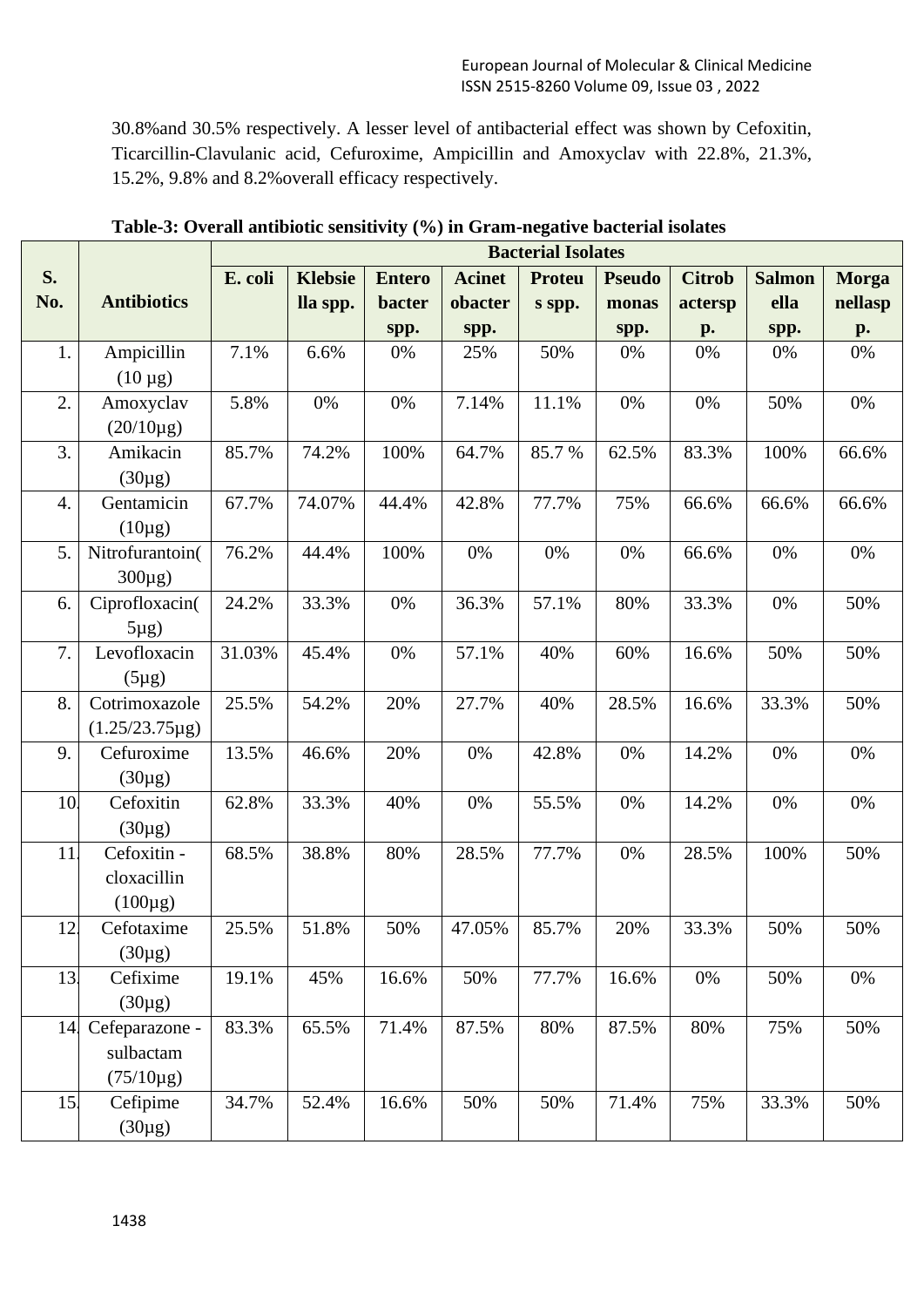| 16. | Piperacillin-       | 66.6% | 69.2% | 71.4% | 76.9% | 88.8%  | 87.5% | 80%   | 75%   | 66.6% |
|-----|---------------------|-------|-------|-------|-------|--------|-------|-------|-------|-------|
|     | Tazobactam          |       |       |       |       |        |       |       |       |       |
|     | $(100/10\mu g)$     |       |       |       |       |        |       |       |       |       |
| 17. | Ticarcillin-        | 17.8% | 33.3% | 0%    | 12.5% | 28.5%  | 75%   | 0%    | 25%   | 0%    |
|     | Clavulanic          |       |       |       |       |        |       |       |       |       |
|     | acid $(75/10\mu$ g) |       |       |       |       |        |       |       |       |       |
| 18. | Meropenem           | 92.4% | 76.9% | 88.9% | 93.7% | 87.5 % | 90%   | 100%  | 100%  | 100%  |
|     | $(10\mu g)$         |       |       |       |       |        |       |       |       |       |
| 19. | Tigecycline $(15$   | 86%   | 88.4% | 100%  | 86.6% | 0%     | 62.5% | 33.3% | 66.6% | 0%    |
|     | $\mu$ g)            |       |       |       |       |        |       |       |       |       |
|     |                     |       |       |       |       |        |       |       |       |       |
| 20. | Aztreonam           | 26.2% | 44.4% | 0%    | 33 %  | 40%    | 57.1% | 20%   | 50%   | 100%  |
|     | $(30\mu g)$         |       |       |       |       |        |       |       |       |       |
| 21. | Colistin            | 100%  | 100%  | 100%  | 100%  | 0%     | 75%   | 100%  | 100%  | 0%    |
|     | $(10\mu g)$         |       |       |       |       |        |       |       |       |       |
| 22. | Polymyxin-B         | 44.4% | 16.6% | 33.3% | 50%   | 0%     | 33.3% | 100%  | 0%    | 0%    |

Antibiotic sensitivity profiles of Gram-positive bacterial isolates are detailed in **Table-4.**  Overall, among Gram-positive bacterial isolates, CONS along with Streptococci were the most resistant pathogens with overall sensitivity of 11.1% and 20% respectively followed byS. Aureus and Enterococci with overall sensitivity of 33.3%, and 45.1%respectively.

Vancomycin, Linezolid and Nitrofurantoin were the most effective antibiotics against Gram-positive bacterial isolates with overall efficacy of 96% each followed by Meropenem and Tigecycline with overall efficacy of 94% and 86.4% respectively. Cefoperazonesulbactam, Chloramphenicol, Cefoxitin-Cloxacillin, Gentamicin, Amikacin, Cefipime, Cefotaxime and Levofloxacin showed an overall efficacy of 73%, 72.7%, 61%, 59%, 54%, 51%, 46.8% and 42.6%,respectively, while Clindamycin,Cotrimoxazole, Cefoxitin, Cefixime, Amoxyclav, Teicoplanin, Ampicillin and Cephalexin exhibited the overall efficacy of 37%, 32%, 31%, 30%, 27.8%, 27.4%, 26% and 22%respectively.Azithromycin, Ciprofloxacin and Erythromycin were the least effective with overall efficacy of 17%, 16% and 12% respectively.

| Table-4: Overall antibiotic sensitivity (%) in Gram-positive bacterial isolates |  |  |
|---------------------------------------------------------------------------------|--|--|
|---------------------------------------------------------------------------------|--|--|

|           |                    |           |                                                         | <b>Bacterial Isolates</b> |                     |
|-----------|--------------------|-----------|---------------------------------------------------------|---------------------------|---------------------|
| S.<br>No. | <b>Antibiotics</b> | S. aureus | <b>Coagulase</b><br>negative<br>staphylococci<br>(CONS) | <b>Enterococci</b>        | <b>Streptococci</b> |
| 1.        | Ampicillin         | 0%        | 4.4%                                                    | 32.7%                     | 66.6%               |
|           | $(10 \mu g)$       |           |                                                         |                           |                     |
| 2.        | Amoxyclav          | 12.5%     | 5.7%                                                    | 43.07%                    | 50%                 |
|           | $(20/10 \mu g)$    |           |                                                         |                           |                     |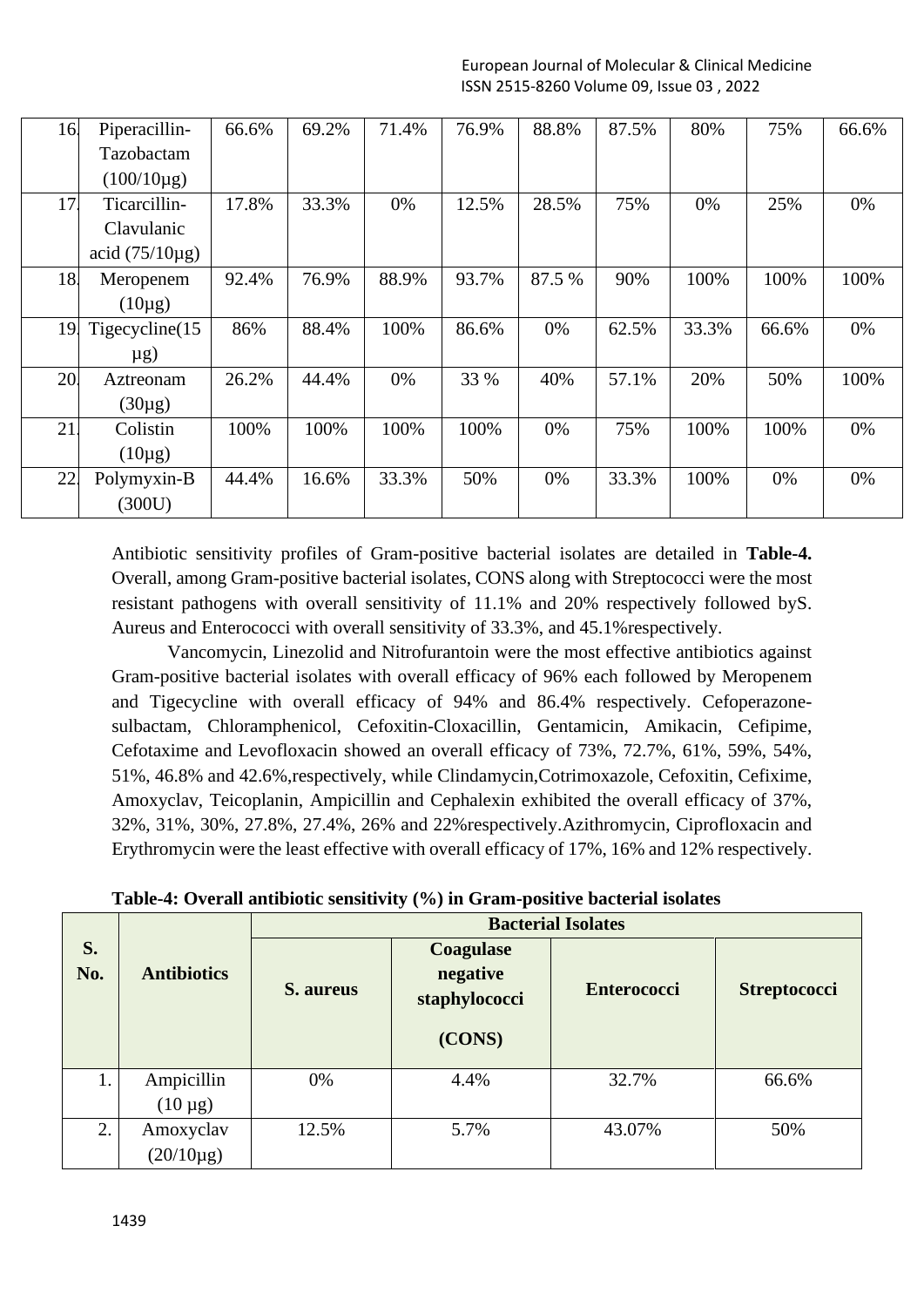European Journal of Molecular & Clinical Medicine ISSN 2515-8260 Volume 09, Issue 03 , 2022

| $(30\mu g)$<br>Gentamicin<br>50%<br>75%<br>22.7%<br>90%<br>4.<br>$(10\mu g)$<br>5.<br>Nitrofurantoin<br>100%<br>93.3%<br>100%<br>90%<br>$(300\mu g)$<br>Ciprofloxacin<br>24.3%<br>25%<br>0%<br>14.5%<br>6.<br>$(5\mu g)$<br>7.<br>Levofloxacin<br>54.1%<br>33.3%<br>16.6%<br>66.6%<br>$(5\mu g)$<br>Cotrimoxazole<br>8.<br>50%<br>26.08%<br>24.3%<br>27.3%<br>$(1.25/23.75\mu g)$<br>Chloramphenic<br>71.4%<br>77.2%<br>53.6%<br>88.8%<br>9. | 3. | Amikacin | 60% | 87.9% | 19.5% | 50% |
|----------------------------------------------------------------------------------------------------------------------------------------------------------------------------------------------------------------------------------------------------------------------------------------------------------------------------------------------------------------------------------------------------------------------------------------------|----|----------|-----|-------|-------|-----|
|                                                                                                                                                                                                                                                                                                                                                                                                                                              |    |          |     |       |       |     |
|                                                                                                                                                                                                                                                                                                                                                                                                                                              |    |          |     |       |       |     |
|                                                                                                                                                                                                                                                                                                                                                                                                                                              |    |          |     |       |       |     |
|                                                                                                                                                                                                                                                                                                                                                                                                                                              |    |          |     |       |       |     |
|                                                                                                                                                                                                                                                                                                                                                                                                                                              |    |          |     |       |       |     |
|                                                                                                                                                                                                                                                                                                                                                                                                                                              |    |          |     |       |       |     |
|                                                                                                                                                                                                                                                                                                                                                                                                                                              |    |          |     |       |       |     |
|                                                                                                                                                                                                                                                                                                                                                                                                                                              |    |          |     |       |       |     |
|                                                                                                                                                                                                                                                                                                                                                                                                                                              |    |          |     |       |       |     |
|                                                                                                                                                                                                                                                                                                                                                                                                                                              |    |          |     |       |       |     |
|                                                                                                                                                                                                                                                                                                                                                                                                                                              |    |          |     |       |       |     |
|                                                                                                                                                                                                                                                                                                                                                                                                                                              |    |          |     |       |       |     |
| ol $(30\mu g)$                                                                                                                                                                                                                                                                                                                                                                                                                               |    |          |     |       |       |     |
| Cefoxitin<br>25%<br>25%<br>18.5%<br>54.5%<br>10.                                                                                                                                                                                                                                                                                                                                                                                             |    |          |     |       |       |     |
| $(30\mu g)$                                                                                                                                                                                                                                                                                                                                                                                                                                  |    |          |     |       |       |     |
| Cefoxitin-<br>75%<br>72.7%<br>71.8%<br>24.07%<br>11                                                                                                                                                                                                                                                                                                                                                                                          |    |          |     |       |       |     |
| Cloxacillin(10                                                                                                                                                                                                                                                                                                                                                                                                                               |    |          |     |       |       |     |
| $0\mu$ g)                                                                                                                                                                                                                                                                                                                                                                                                                                    |    |          |     |       |       |     |
| Cefotaxim<br>33.3%<br>30.7%<br>23.5%<br>100%<br>12                                                                                                                                                                                                                                                                                                                                                                                           |    |          |     |       |       |     |
| $(30\mu g)$                                                                                                                                                                                                                                                                                                                                                                                                                                  |    |          |     |       |       |     |
| 25%<br>Cephalexin<br>14.3%<br>50%<br>13.<br>0%                                                                                                                                                                                                                                                                                                                                                                                               |    |          |     |       |       |     |
| $(30\mu g)$                                                                                                                                                                                                                                                                                                                                                                                                                                  |    |          |     |       |       |     |
| 83.3%<br>33%<br>Cefeparazone-<br>75%<br>100%<br>14.                                                                                                                                                                                                                                                                                                                                                                                          |    |          |     |       |       |     |
| Sulbactam                                                                                                                                                                                                                                                                                                                                                                                                                                    |    |          |     |       |       |     |
| $(75/10 \mu g)$                                                                                                                                                                                                                                                                                                                                                                                                                              |    |          |     |       |       |     |
| Cefixime<br>5.8%<br>15%<br>100%<br>15<br>$0\%$                                                                                                                                                                                                                                                                                                                                                                                               |    |          |     |       |       |     |
| $(30\mu g)$                                                                                                                                                                                                                                                                                                                                                                                                                                  |    |          |     |       |       |     |
| Cefipime<br>50%<br>100%<br>16.<br>28.5%<br>25%                                                                                                                                                                                                                                                                                                                                                                                               |    |          |     |       |       |     |
| $(30\mu g)$                                                                                                                                                                                                                                                                                                                                                                                                                                  |    |          |     |       |       |     |
| 17.<br>Clindamycin<br>40%<br>64.9%<br>10.7%<br>33.3%                                                                                                                                                                                                                                                                                                                                                                                         |    |          |     |       |       |     |
| $(2\mu g)$                                                                                                                                                                                                                                                                                                                                                                                                                                   |    |          |     |       |       |     |
| 3.3%<br>18.<br>Erythromycin<br>0%<br>3.3%<br>40%                                                                                                                                                                                                                                                                                                                                                                                             |    |          |     |       |       |     |
| $(15\mu g)$                                                                                                                                                                                                                                                                                                                                                                                                                                  |    |          |     |       |       |     |
| 17.07%<br>37.5%<br>Azithromycin<br>0%<br>14%<br>19.                                                                                                                                                                                                                                                                                                                                                                                          |    |          |     |       |       |     |
| $(15\mu g)$                                                                                                                                                                                                                                                                                                                                                                                                                                  |    |          |     |       |       |     |
| 100%<br>20.<br>Meropenem<br>75%<br>100%<br>100%                                                                                                                                                                                                                                                                                                                                                                                              |    |          |     |       |       |     |
| $(10\mu g)$                                                                                                                                                                                                                                                                                                                                                                                                                                  |    |          |     |       |       |     |
| Tigecycline(15<br>66.6%<br>91.1%<br>87.9%<br>100%<br>21                                                                                                                                                                                                                                                                                                                                                                                      |    |          |     |       |       |     |
| $\mu$ g)                                                                                                                                                                                                                                                                                                                                                                                                                                     |    |          |     |       |       |     |
| 96.3%<br>Linezolid<br>100%<br>97.3%<br>22.<br>90%                                                                                                                                                                                                                                                                                                                                                                                            |    |          |     |       |       |     |
| $(30\mu g)$                                                                                                                                                                                                                                                                                                                                                                                                                                  |    |          |     |       |       |     |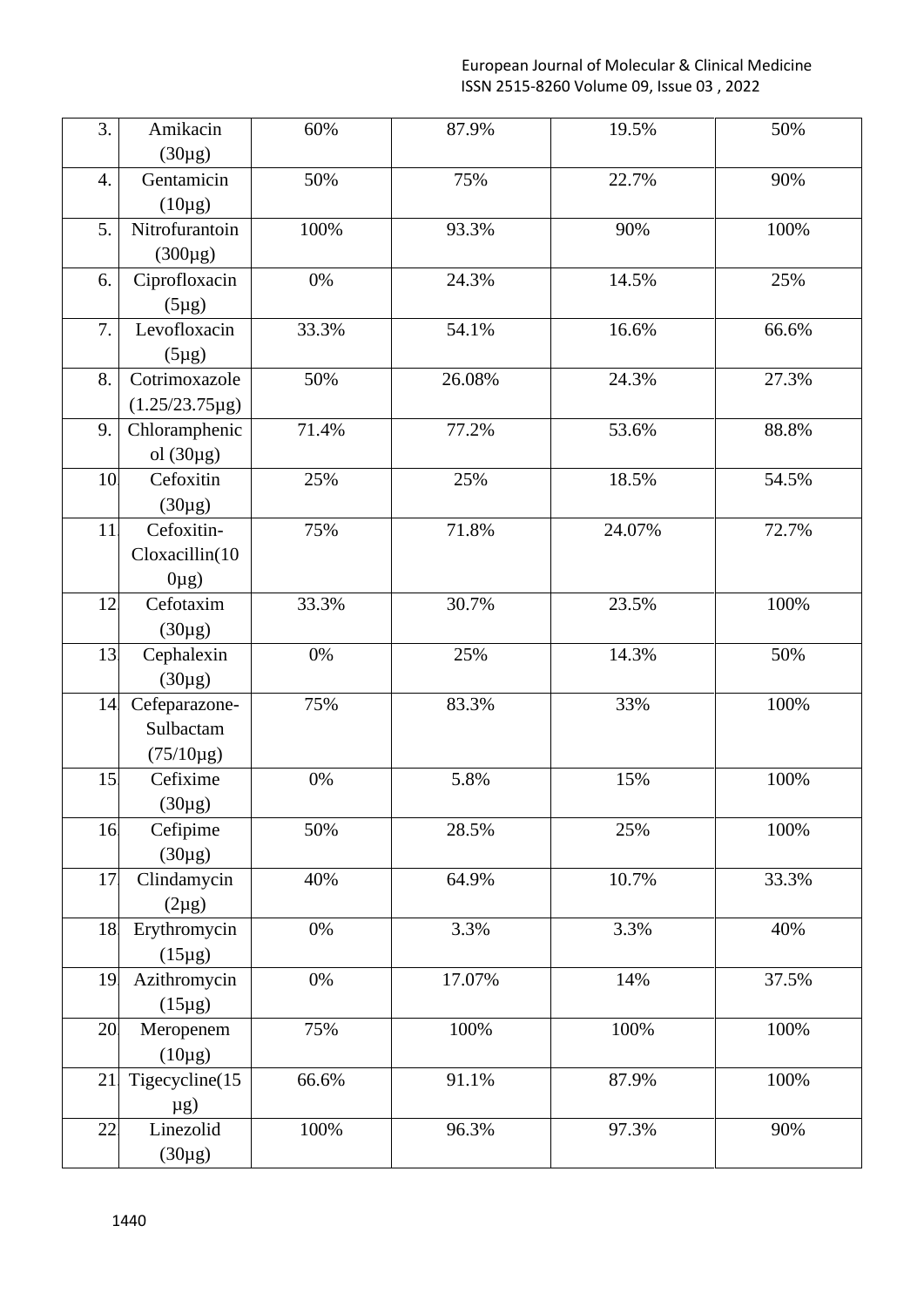| 23  | Vancomycin  | 100%  | 97<br>$1.1\%$ | 85.7% | 100% |
|-----|-------------|-------|---------------|-------|------|
|     | $(30\mu g)$ |       |               |       |      |
| 24. | Teicoplanin | 33.3% | 1.1%          | 45.1% | 20%  |
|     | $(30\mu g)$ |       |               |       |      |

A comparison of magnitude of resistance observed in present study with other similar studies is presented in **Table-5**.

**Table-5: A comparison of magnitude of resistance observed in present study with other similar studies.**

|              |              | No. of    |          |                                                                                                |
|--------------|--------------|-----------|----------|------------------------------------------------------------------------------------------------|
|              |              | specimens | No. of   |                                                                                                |
| S.           | <b>Study</b> |           | bacteria | Antibiotic resistance patterns                                                                 |
| No.          |              | patients  | isolated |                                                                                                |
|              |              | studied   |          |                                                                                                |
| $\mathbf{1}$ | Present      | 816       | 337      | <b>Overall sensitivity; Gram-negative bacterial</b>                                            |
|              | Study        |           |          | isolates: Morganella spp. (34%) <enterobacter< td=""></enterobacter<>                          |
|              |              |           |          | spp.(43%) <acinetobacter (44%)<="" spp.="" td=""></acinetobacter>                              |
|              |              |           |          | <citrobacter(44%) (45%)<="" <pseudomonas="" spp.="" td=""></citrobacter(44%)>                  |
|              |              |           |          | $\le$ Salmonella spp. (47%) $\le$ E. coli(48.37%)                                              |
|              |              |           |          | <proteus (49%)<klebsiella="" (49.74%).<="" spp.="" td=""></proteus>                            |
|              |              |           |          | <b>Antibiotic efficacy against Gram-negative</b>                                               |
|              |              |           |          | bacterial isolates: Amoxyclav(8.2%) <ampicillin< td=""></ampicillin<>                          |
|              |              |           |          | $(9.8\%)$ <cefuroxime <math="">(15.2\%)<ticarcillin-< td=""></ticarcillin-<></cefuroxime>      |
|              |              |           |          | Clavulanic acid(21.3%) <cefoxitin< td=""></cefoxitin<>                                         |
|              |              |           |          | $(22.8\%)$ <cefixime <math="">(30.5\%)<polymyxin-b<math>(30.8\%)</polymyxin-b<math></cefixime> |
|              |              |           |          | < Nitrofurantoin(31.9%) < Cotrimoxazole, (32.8%)                                               |
|              |              |           |          | < Ciprofloxacin (34.9%) < Levofloxacin (38.9%)                                                 |
|              |              |           |          | <aztreonam(41.2%) (46%)<="" <cefotaxime="" td=""></aztreonam(41.2%)>                           |
|              |              |           |          | <cefipime (48.2%)="" <cefoxitin-cloxacillin<="" td=""></cefipime>                              |
|              |              |           |          | $(52.44%)$ < Tigecycline $(58%)$ < Gentamicin                                                  |
|              |              |           |          | $(64.61\%)$ <colistin <math="">(75\%)<cefoperazone-< td=""></cefoperazone-<></colistin>        |
|              |              |           |          | sulbactam $(75.6%)$ <piperacillin-< td=""></piperacillin-<>                                    |
|              |              |           |          | Tazobactam $(75.8\%) <$ Amikacin                                                               |
|              |              |           |          | (80.3%) <meropenem (92.1%).<="" td=""></meropenem>                                             |
|              |              |           |          | <b>Overall sensitivity; Gram-positive bacterial</b>                                            |
|              |              |           |          | isolates: CONS $(11.1\%)$ < Streptococci $(20\%)$ < S.                                         |
|              |              |           |          | aureus $(33.3\%)$ <enterococci<math>(45.1\%).</enterococci<math>                               |
|              |              |           |          | Antibiotic efficacy against Gram-positive                                                      |
|              |              |           |          | bacterial isolates: Erythromycin(12%)                                                          |
|              |              |           |          | <ciprofloxacin (16%)="" (17%)<="" <azithromycin="" td=""></ciprofloxacin>                      |
|              |              |           |          | <cephalexin(22%) (26%)<="" <ampicillin="" td=""></cephalexin(22%)>                             |
|              |              |           |          | <teicoplanin(27.4%) (27.8%)<="" <amoxyclav="" td=""></teicoplanin(27.4%)>                      |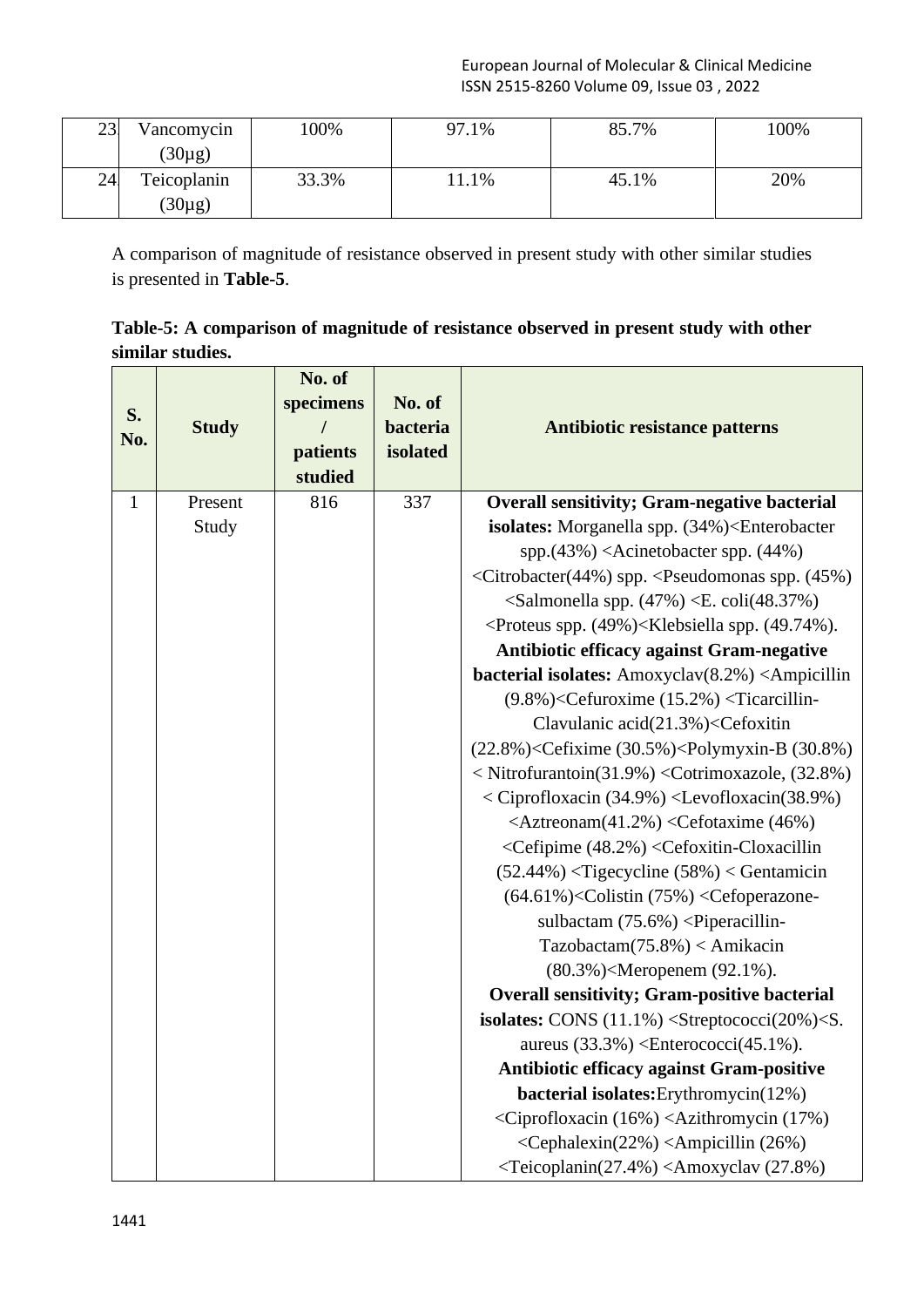|                |              |      |     | <cefixime (30%)="" (31%)<="" <cefoxitin="" th=""></cefixime>                 |
|----------------|--------------|------|-----|------------------------------------------------------------------------------|
|                |              |      |     | <cotrimoxazole (32%)="" (37%)<="" <="" clindamycin="" td=""></cotrimoxazole> |
|                |              |      |     | $\langle Levofloxacin(42.6%) \langle Cefotaxime (46.8%) \rangle$             |
|                |              |      |     | <cefipime (51%)="" (54%)="" <amikacin="" <gentamicin<="" td=""></cefipime>   |
|                |              |      |     | $(59\%) <$ Cefoxitin-Cloxacillin $(61\%)$                                    |
|                |              |      |     | <chloramphenicol(72.7%) <cefoperazone-<="" td=""></chloramphenicol(72.7%)>   |
|                |              |      |     | sulbactam $(73%)$ < Tigecycline $(86.4%)$                                    |
|                |              |      |     | <meropenem (94%)="" <vancomycin,="" and<="" linezolid="" td=""></meropenem>  |
|                |              |      |     | Nitrofurantoin (96% each).                                                   |
| $\overline{2}$ | Dash et al,  | 1670 | 577 | Resistance (%) for E.coli:                                                   |
|                | 2013         |      |     | Amp(94%)>cefaclor(66.7%)>Amoxyclav                                           |
|                |              |      |     | $(63.7\%)$ >Cefpodoxime $(58.2\%)$                                           |
|                |              |      |     | >Ciprofloxacin(53.4%)>Cotrimoxazole(51.9%).                                  |
|                |              |      |     | Resistance (%) for Gram-negative                                             |
|                |              |      |     | bacteria:Ampicillin(92.9%)>Cefaclor(63.8%)>Am                                |
|                |              |      |     | oxyclav(60.7%)>Cefpodoxime(56.1%)>Cotrimoxa                                  |
|                |              |      |     | $zole(53.4\%)$ >Ciprofloxacin(51.2%).                                        |
|                |              |      |     | Resistance (%) for Gram-positive bacteria:                                   |
|                |              |      |     | Amp(65%)>Cefpodoxime(39.2%)Cotrimoxazole(3                                   |
|                |              |      |     | 8.3%)>Cefaclor(35.8%)>Amoxyclav (19.2%)>                                     |
|                |              |      |     | Cipro(13.3%).                                                                |
| 3              | Khawcharoe   | 676  | 492 | Among multi drug resistant Enterobactericeae:                                |
|                | nporn et al, |      |     | Ampicilin 99%, Levofloxacin: 72% resistant,                                  |
|                | 2013         |      |     | Cotrimoxazole 77% resistant, Amoxycillin 35%                                 |
|                |              |      |     | resistant. Overall resistance rate for TMP-SMX,                              |
|                |              |      |     | levofloxacin and nitrofurantoin was 24%, 17% and                             |
|                |              |      |     | 14%, respectively including both MDR & non                                   |
|                |              |      |     | MDR isolates.                                                                |
| $\overline{4}$ | Pankaj Baral | 710  | 219 | E. coli: Ceftazidime& Ceftriaxone                                            |
|                | et al, 2012  |      |     | $(100\%)$ >Gentamicin                                                        |
|                |              |      |     | $(72.9\%)$ >Amoxycillin(55.6%)>Cotrimox(54.4%)>                              |
|                |              |      |     | Norflox(36.5%).                                                              |
|                |              |      |     | Klebsiella: Amoxycillin, Ceftazidime, Ceftriaxone                            |
|                |              |      |     | Chloremphenicol & Gentamicin all 100% resistant.                             |
|                |              |      |     | Acinetobacter: Highest resistance was noted to                               |
|                |              |      |     | Nitrofurantoin 100%.                                                         |
|                |              |      |     | CoNS: most resistant to cephalexin, Cloxacilli, and                          |
|                |              |      |     | Cotrimoxazole (33.4% each).                                                  |
| 5              | Alemu et al, | 385  | 40  | All Gram-negative isolates were 100% resistant to                            |
|                | 2012         |      |     | Ampicillin & amoxicillin.                                                    |
|                |              |      |     | CONS: Resistance for Ampicillin 88.89%,                                      |
|                |              |      |     | Cotrimoxazole 77.9%, Amoxyclav&                                              |
|                |              |      |     | Chloramphenicol 66.7% each.                                                  |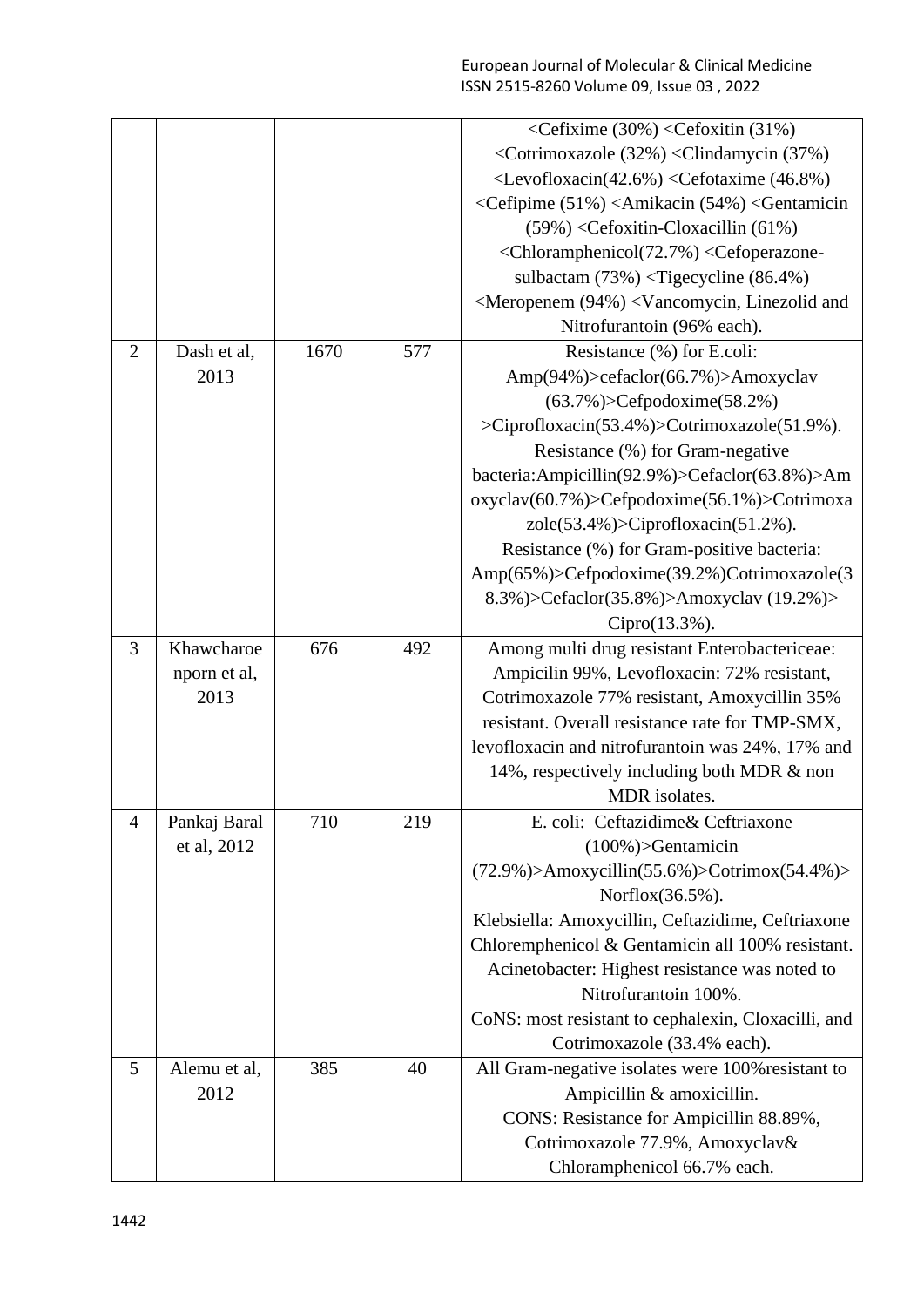| b | Eshwarappae | 5564 | 510      | Study on E.coli, Pseudomonas, Klebsiella,         |
|---|-------------|------|----------|---------------------------------------------------|
|   | t al, 2011  |      | selected | Enterobacter, Enterococcus, Proteus, morganella.  |
|   |             |      |          | Resistance pattern of various uropathogens to     |
|   |             |      |          | antibiotics were: Ciprofloxacillin, Norfloxacin & |
|   |             |      |          | Ofloxacin 74.2%>Gentamicin                        |
|   |             |      |          | 49.2%>Cotrimoxazole 33.5%> nitrofurantoin         |
|   |             |      |          | 28.6%>Amikacin                                    |
|   |             |      |          | 28%>Imipenem&Meropenem3.9%                        |
|   |             |      |          |                                                   |

## **Conclusion of the study**

This study brings forth a recent trend of antibiotic resistance in bacterial pathogens commonly associated with urinary tract infections in patients of Garhwal region. The antibiotics found effective in present study warrant their use alone and in combinations to provide effective treatment for patients with urinary tract infections. The findings of this study, with concordance of several other similar studies discussed in this article sketch out the intrinsic and emerging patterns of resistance among bacterial uropathogens. There should be continuous monitoring of resistant drugs so to avoid their misuse and strict development of Antibiotic stewardship to combat antibiotic resistance.

## **Acknowledgements**

The authors are grateful to all members of Microbiology laboratory at Veer Chandra Singh Garhwali Govt. Institute of Medical Sciences and Research & HNB Base Hospital, Srinagar, Garhwal for providing their support. The authors are also grateful to the various other investigators whose scientific contributions and data have been quoted in this article.

# **REFERENCES**

- 1. Alemu, A., Moges, F., Shiferaw, Y. (2012) Bacterial profile and drug susceptibility pattern of urinary tract infection in pregnant women at University of Gondar Teaching Hospital, Northwest Ethiopia. BMC Research Notes. 5: p197
- 2. Anand, K. B., Agarwal, P., Kumar, S. (2009). Comparision of Cefoxitin disc diffusion test, Oxacillin screen agar, and PCR for mec A gene for detection of MRSA. Indian Journal of Medical Microbiology, 27 (1); p.27-95.
- 3. Baral, P., Neupane,S., Marasini, B.P. (2012). High prevalence of multidrug resistance in bacterial uropathogens from Kathmandu, Nepal. BMC Research Notes; 5: p38
- 4. Brenwald, N. P., Jevons, G. , Andrews, J., Ang, L.(2005) . Disc methods for detecting AmpC b-lactamase-producing clinical isolates of Escherichia coli and Klebsiella pneumoniae; Journal of Antimicrobial Chemotherapy, August.56(3); p600-1.
- 5. Bush, K., Jacoby G.A. (2010) Updated functional classification of β Lactamases. Antimicrobial Agents and chemotherapy March, Vol 54. Nos 7; p969-976.
- 6. Cauwelier, B., Gordts, B, Deschee maecker, P. (2004). Evaluation of a disk diffusion method with cefoxitin (30 mg) for detection of methicillin resistant Staphylococcus aureus. Eur J Clin Microbiol Infect Dis May; 23(5): p389–92.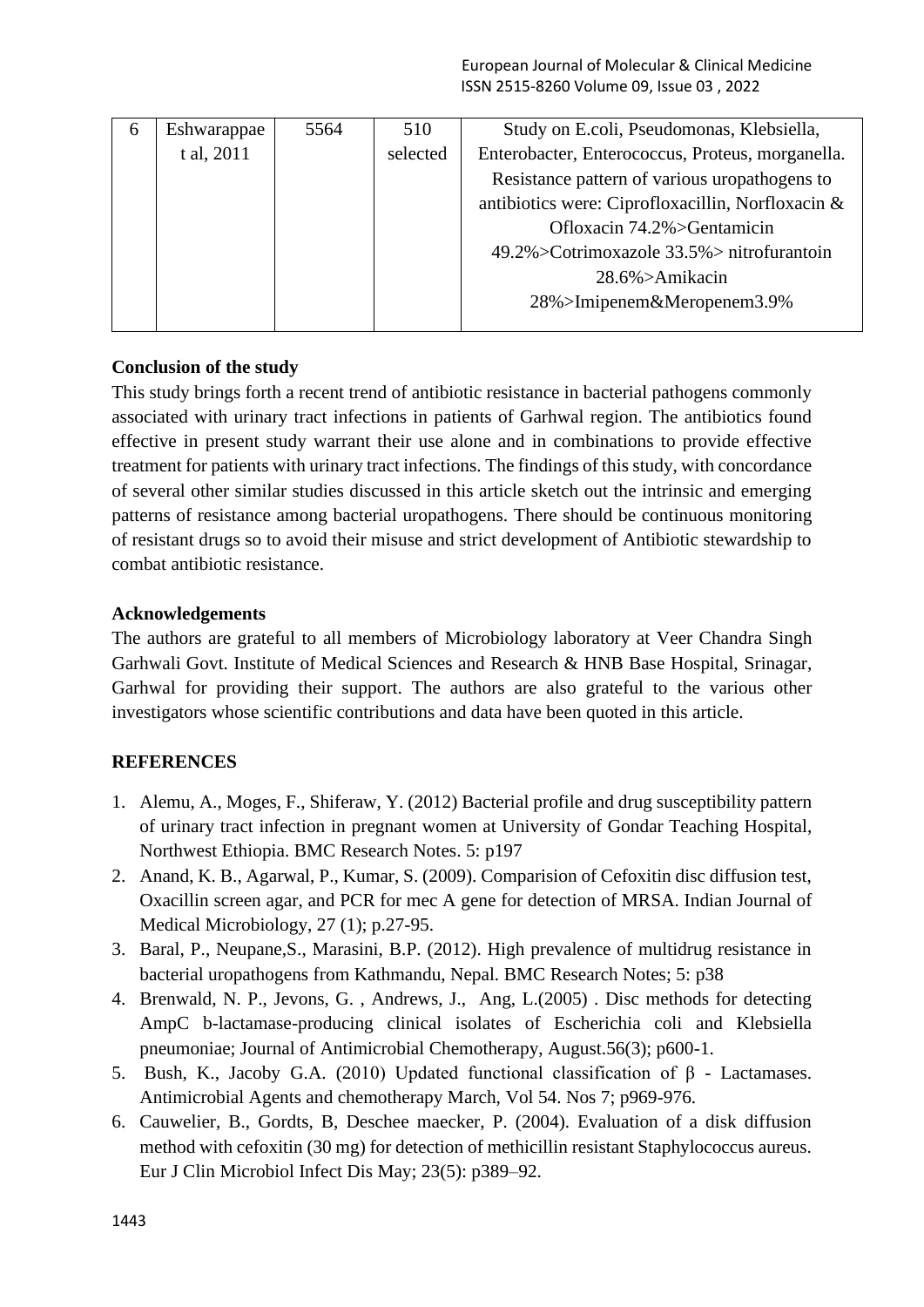- 7. D., Prakash and Saxena, R. S..(2013). Distribution and antimicrobial susceptibility pattern of bacterial pathogens causing urinary tract infection in Urban Community of Meerut City, India. ISRN Microbiology, vol. 2013, Article ID 749629; 13 pages.
- 8. Dash M., Padhi, S., Mohanty, I. (2013). Antimicrobial resistance in pathogens causing urinary tract infections in a rural community of Odisha, India. J.Family Community Med . Jan;20 (1): p20-26.
- 9. Eshwarappa, M., Dosegowda, R., Aprameya, V. (2011). Clinico-microbiological profile of urinary tract infection in South India. Indian J.Nephrol. Jan-March;21(1): p30-36
- 10. Felten, A,,Grandry, B., Lagrange PH. (2002) Evaluation of three techniques for detection of low-level methicillin-resistant Staphylococcus aureus (MRSA): a disc diffusion method with cefoxitin and moxalactam, the Vitek 2 system, and the MRSA-screen latex agglutination test. J ClinMicrobiol, 40; p2766–71.
- 11. Fiebelkorn, K.R., Crawford, S.A., Mc Elmeel, M.L. (2011) Practical disc diffusion method for detection of inducible clindamycin resistance in Staphylococcus aureus, and coagulase negative Staphylococci. Journal of Clinical Microbiology Oct 2003. Vol 41(10), p 4740- 4744.
- 12. Furtado, S., Bhat, R. M., Rekha, B., Sukumar, D., Kamath, G. H. (2014). The Clinical Spectrum & Antibiotic sensitivity Patterns of Staphylococcal Pyodermas in the community and Hospital. Indian J Dermatol. March-April; 59 (2); p.143-150.
- 13. Greenwood, D., Barer M., SlackR., Irwing W. Medical microbiology. (2012) A guide to microbial infections 18<sup>th</sup> edition Churchill Livingstone Elsevier.
- 14. Gupta, G, Tak, V., Mathur, P. Detection of AmpC β Lactamases in Gram-Negative Bacteria. J Lab Physicians 2014. 6(1); p 1-6
- 15. Jermakow, K., Pajaczkowska, M., Krzyzanowska, B. (2016). The growing importance of Enterococcus & Streptococcus agalactiae in uncomplicated urinary tract infections. Family Medicine & Primary Care Review. 18, 3; p250–252.
- 16. Kaur, D.C., Chate, S.C. Study of Antibiotic Resistance Pattern in Methicillin Resistant Staphylococcus Aureus with Special Reference to Newer Antibiotic; Microbiology Reports-Journal of Global Infectious Diseases .Apr-Jun 2015 ;Vol-7 (2): 78-84.
- 17. Khawcharoenporn, T., Vasoo, S., Singh, K.(2013). Urinary Tract Infections due to Multidrug-Resistant Enterobacteriaceae. Prevalence and Risk Factors in a Chicago Emergency Department. Hindwai Publishing Corporation, Emergency Medicine International; Article ID 258517, 7 pages https://www.hindawi.com/journals/emi/2013/258517/.
- 18. Koneman E,W., Allen SD, Janda WM, Schreckberger PC, Winn WC editors (1997). The Enterobacteriaceae. In: Color atlas & text book of diagnostic microbiology 6th Edition Lippincott Williams &Wilkins p. 211-302, P 82-86.
- 19. Lim, J.A., Kwon, A.R., Kim, S.K. (2002). Prevalence of resistance to macrolide, lincosamide & Streptogramin antibiotics in Gram positive cocci isolated in a Korean Hospital. Journal of Antimicrobial Chemotherapy. 49, p 489-495.
- 20. Magiorakos, A.P, Srinivasan A, Carey RB, Falgas M.E. (2012) Multidrug-resistant, extensively drug-resistant and pandrug-resistant bacteria: an international expert proposal